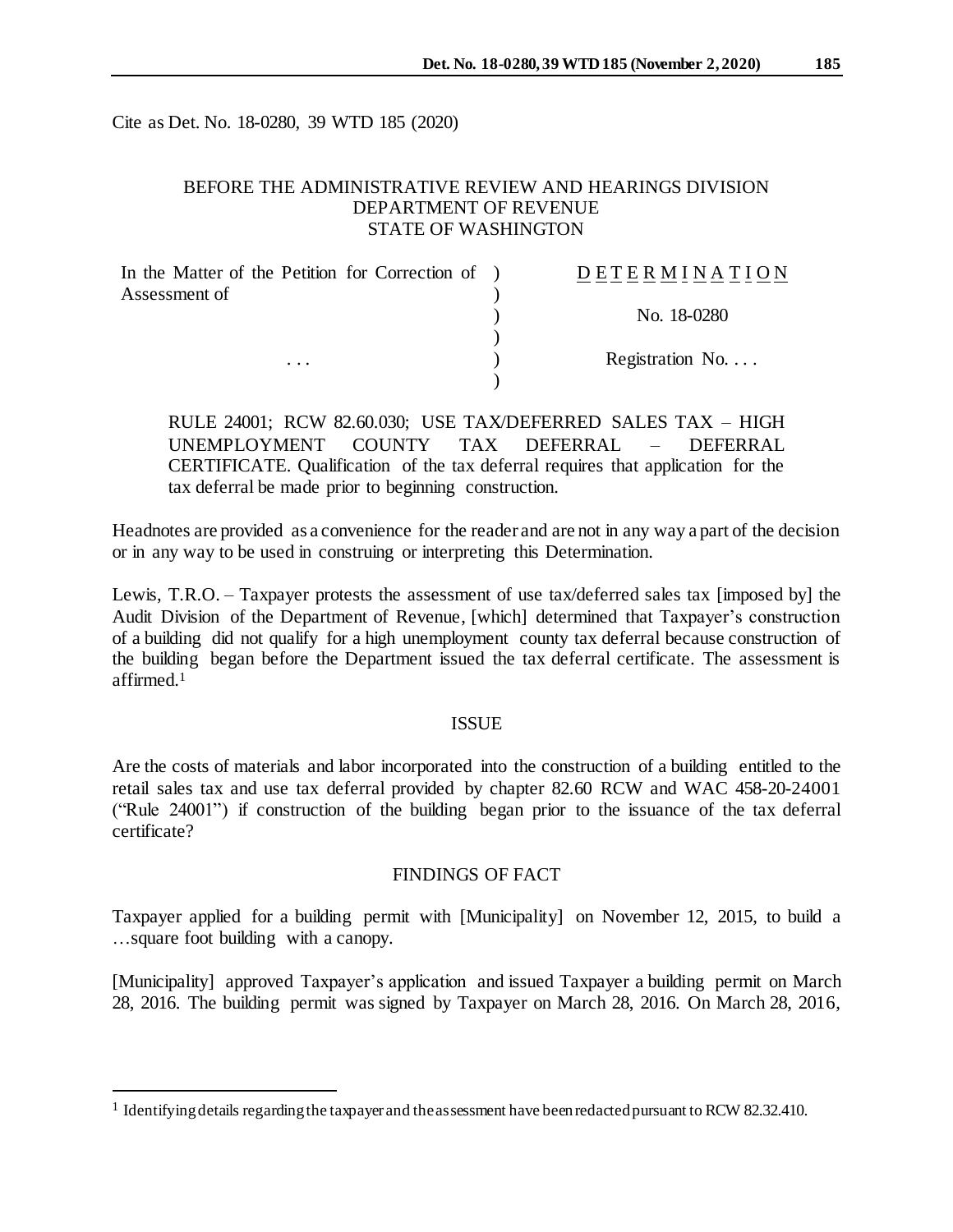Taxpayer paid [Firm]  $\$\dots$  for the building permits.<sup>2</sup> A code enforcer for [Municipality] completed a footing inspection on April 27, 2016.

On May 2, 2016, Taxpayer applied for a retail sales tax deferral. On May 3, 2016, the Department issued retail tax deferral certificate  $\#$ ... with an effective date of May 3, 2016.

On May 5, 2016, [Municipality] issued a renewal of the building permit. The May 5, 2016 permit had the same number and same information as the [permit] issued on March 28, 2016.

During October 2017, the Department contacted Taxpayer to tour the facility and review the documentation related to the building of the structure. The review revealed that work had started on the building prior to the Department's issuance of the deferral.

On January 12, 2018, the Department issued a \$ . . . assessment to Taxpayer.<sup>3</sup> The assessment represented use tax assessed on the disallowed deferral of tax on materials and labor incorporated into the building's construction.

Taxpayer disagreed with the assessment. On February 12, 2018, Taxpayer filed a petition requesting correction of the assessment. Taxpayer maintained that the assessment was issued in error because the deferral certificate was issued on May 3, 2016 and the building permit was issued on May 5, 2016.

## ANALYSIS

Chapter 82.60 RCW provides for a sales tax and use tax deferral program to promote economic stimulation and new employment opportunities in certain distressed areas of the state. To qualify for the deferral program the investment must meet certain criteria. RCW 82.60.020(4)(a) defines "eligible investment project" as ". . . an investment project that is located, as of the date the application required by RCW 82.60.030 is received by the department, in an eligible area as defined in subsection (3) of this section."

"Investment project" for the tax deferral program means "an investment in qualified buildings or qualified machinery and equipment, including labor and services rendered in the planning, installation, and construction of the project." RCW 82.60.020(6).

RCW 82.60.030(1) expressly provides, "Application for deferral of taxes under this chapter must be made before initiation of the construction of the investment project or acquisition of equipment or machinery." Rule 24001(7) adds, "Persons, applying after construction is initiated or finished or after possession of machinery and equipment, are not eligible for the program."

RCW 82.60.020(5) states that "'Initiation of Construction' has the same meaning as in RCW 82.63.010." RCW 82.63.010 defines "Initiation of Construction" to mean "the date that a building

j

<sup>&</sup>lt;sup>2</sup> The  $\$\dots$  payment consisted of  $\$\dots$  Building Permit – Building, Structures & Equipment;  $\$\dots$  Building Permit – Plan Checking Fees -03/28/2016; and \$ . . . Building Permit – State Building Code Fee – 03/28/2016.

<sup>&</sup>lt;sup>3</sup> The  $\$\dots$  assessment consisted of  $\$\dots$  in use tax/deferred sales tax,  $\$\dots$  in interest, and a  $\$\dots$  assessment penalty.